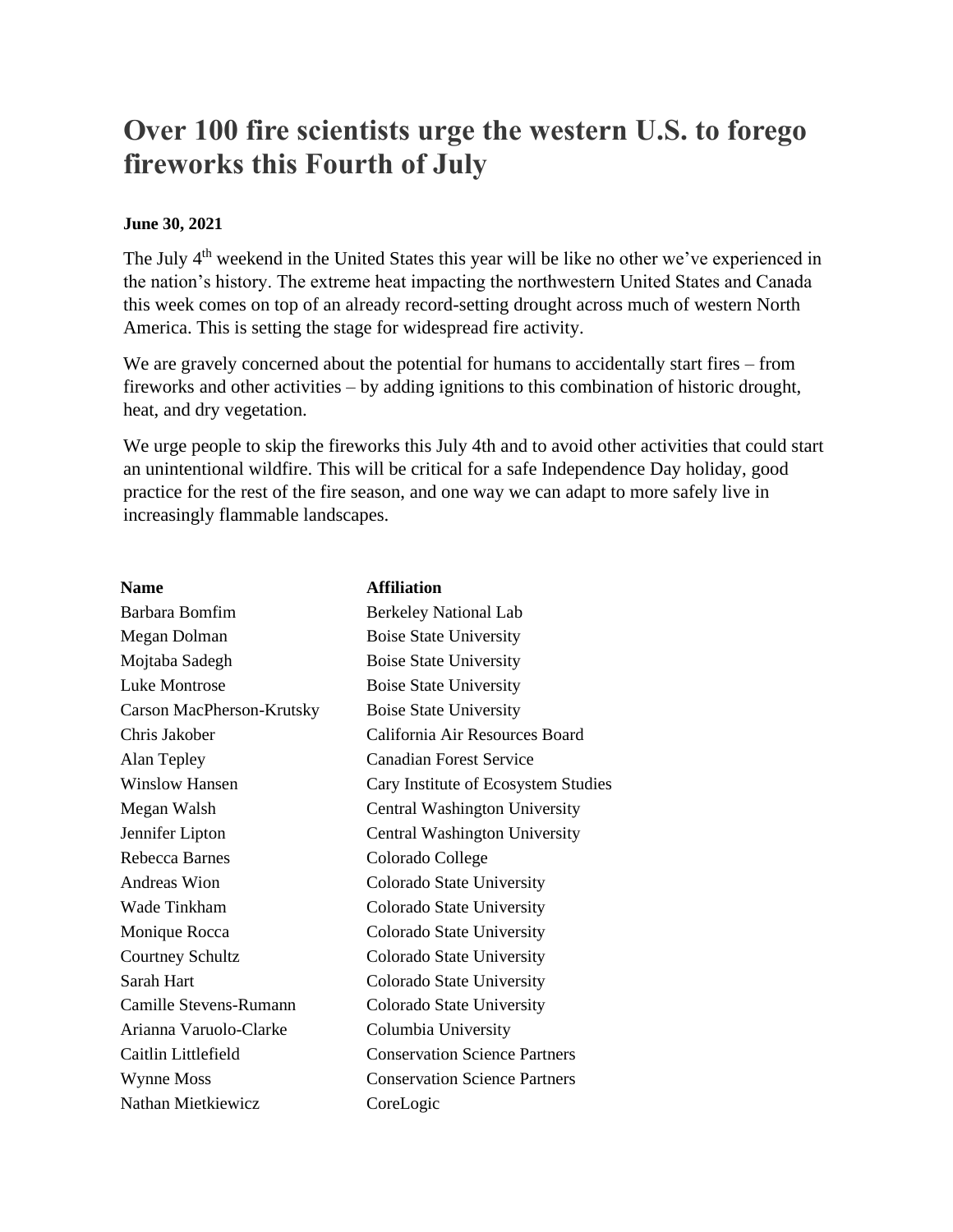Norris Muth Juniata College Nathan Smith Ocean Associates Haley Hartenstine Purdue University Carol Miller Retired Ben Poulter Scientist Jacob Bendix Syracuse University Valerie Trouet University of Arizona Chris Guiterman University of Arizona

John Kominoski Florida International University Jennifer Russell Idaho Department of Lands Morey Burnham Idaho State University Dylan Darter Kansas State University Alex Jonko Los Alamos National Laboratory Mark Suchyta Michigan State University Dave McWethy Montana State University Cathy Whitlock Montana State University Bruce Maxwell Montana State University Katie Epstein Montana State University Tony Hartshorn Montana State University Jack Brookshire Montana State University Jane Mangold Montana State University Jacquelyn Shuman National Center for Atmospheric Research Erin Seekamp North Carolina State University Peter Fulé Northern Arizona University Adam Young Northern Arizona University Michelle Mack Northern Arizona University Xanthe Walker Northern Arizona University Adrianna Foster Northern Arizona University Brenda Guzman Oregon citizen scientist Meg Krawchuk Oregon State University Lisa Ellsworth Oregon State University Janean Creighton Oregon State University Kevin Bladon Oregon State University Erica Fleishman Oregon State University Thomas H. DeLuca **Oregon State University** John Bailey Oregon State University Erica Smithwick Pennsylvania State University William Nanavati Portland State University Andrés Holz Portland State University Cody Evers Portland State University Alexandra D. Syphard San Diego State University Jackie Delie The Ohio State University Beth Roskilly University of British Columbia Hannah Palmer University of California Davis Daniel Swain University of California Los Angeles Max Moritz University of California Santa Barbara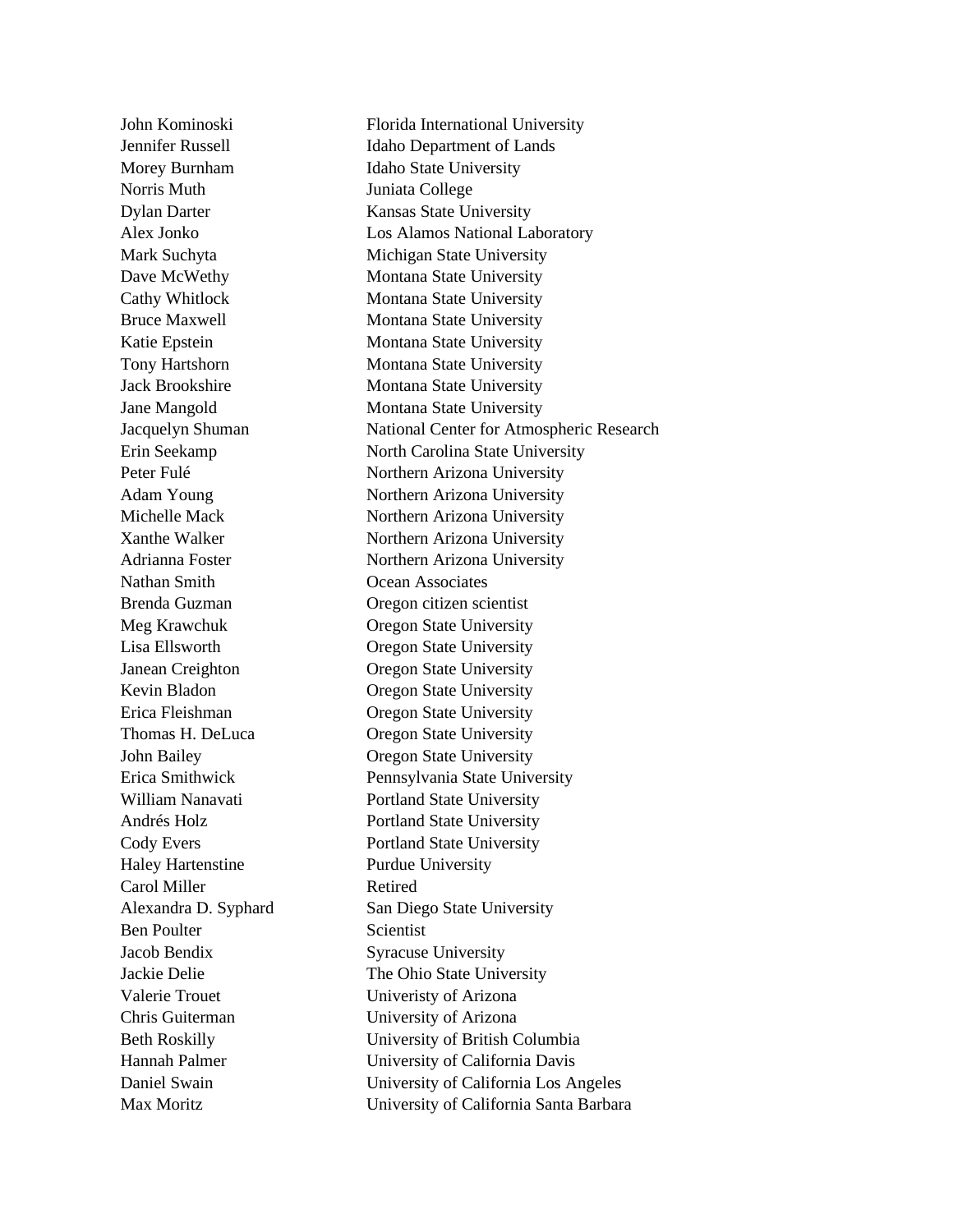Lynn Wells University of Idaho Diana Olson University of Idaho Heather Heward University of Idaho Penny Morgan University of Idaho Alistair Smith University of Idaho Timothy E. Link University of Idaho Grant Harley University of Idaho Joshua Hyde University of Idaho Jacquelyn Gill University of Maine Philip Higuera University of Montana Alexander L. Metcalf University of Montana William Rice University of Montana Kyra Wolf University of Montana Brett Alan Miller University of Montana Jennifer Fowler University of Montana Cory Cleveland University of Montana Marco P. Maneta University of Montana Erin Landguth University of Montana Jamie Peeler University of Montana Beth Dodson University of Montana Kimberley Davis University of Montana Alan Townsend University of Montana Kari Gunderson University of Montana Elizabeth Covelli Metcalf University of Montana Mark Hebblewhite University of Montana Cara R. Nelson University of Montana Curtis Noonan University of Montana Laurie Yung University of Montana Erin Semmens University of Montana Victoria Dreitz University of Montana Ben Colman University of Montana Dane Scott University of Montana Tony Ward University of Montana Alexandria Albers University of Montana

Michael Gollner University of California, Berkeley Morgan Tingley University of California, Los Angeles John Abatzoglou University of California, Merced Jonathan Griffith University of Colorado Boulder Jennifer Balch University of Colorado Boulder Natasha Stavros University of Colorado Boulder Tania Schoennagel University of Colorado Boulder Thomas Veblen University of Colorado Boulder Stephens University of Colorado Boulder R. Chelsea Nagy University of Colorado Boulder Hannah Brenkert-Smith University of Colorado Boulder Ze'ev Gedalof University of Guelph, Canada